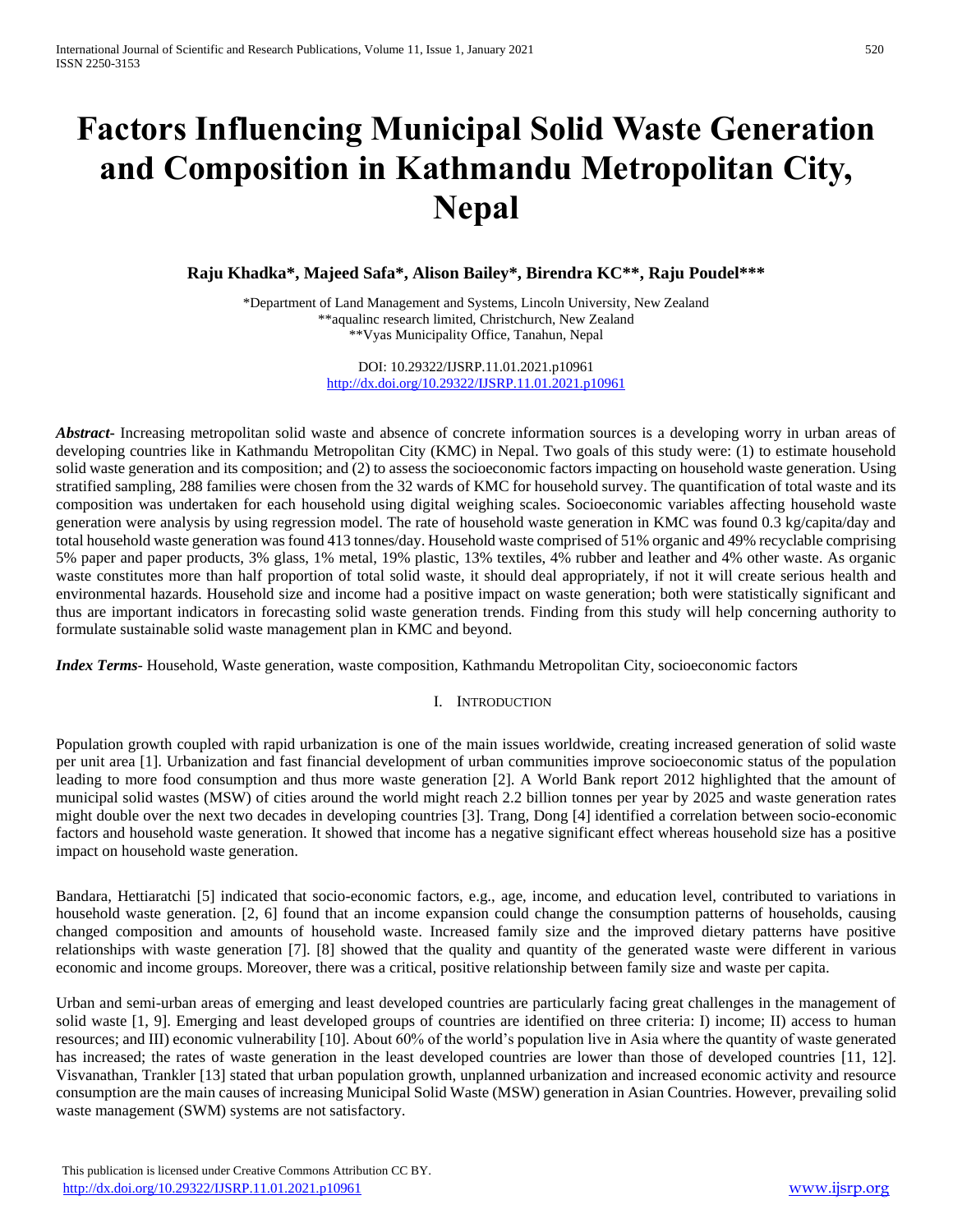In South Asia region, around 426 million people live in urban areas and produce roughly 70 million tonnes of waste each year, with per capita production running from 0.12 to 5.1 kg per day and a normal of 0.45 kg day per day [14]. The standard of living leads to a higher consumption of products and, potentially, greater waste generation [15]. Figure 1 illustrates waste generation rates in some Asian countries. As can be seen, Asian emerging countries will significantly increase waste generation rates by 2025.



Figure 1. Total population & waste generation in the selected Asian countries in 2012 and2025 (3)

MSW consists, to a large extent, of organic and other biodegradable matter; the non-biodegradable matter is dirt, ash and another household rubbish [16]. Figure 2 compares the waste composition and per capita waste generation in Asian countries [3]. It is observed that the MSW in most of the Asian countries is mainly composed of organic waste with an average of around 56%, followed by other (10%), paper (12%), plastic (5%), and glass and metal (1%) on average.



Figure 2: Comparison of waste composition and waste generation (kg/person/day) in selected Asian countries [3]

Organic matter generally accounts for 50%–80% of MSW in developing Asian countries as shown in Table 1. The degree of decomposable waste in MSW in Nepal is identical with neighboring nations and nations of the similar financial status; it contains a higher extent of plastics. Nepal's composition being 80 % organic is higher than upper-middle-income countries [3].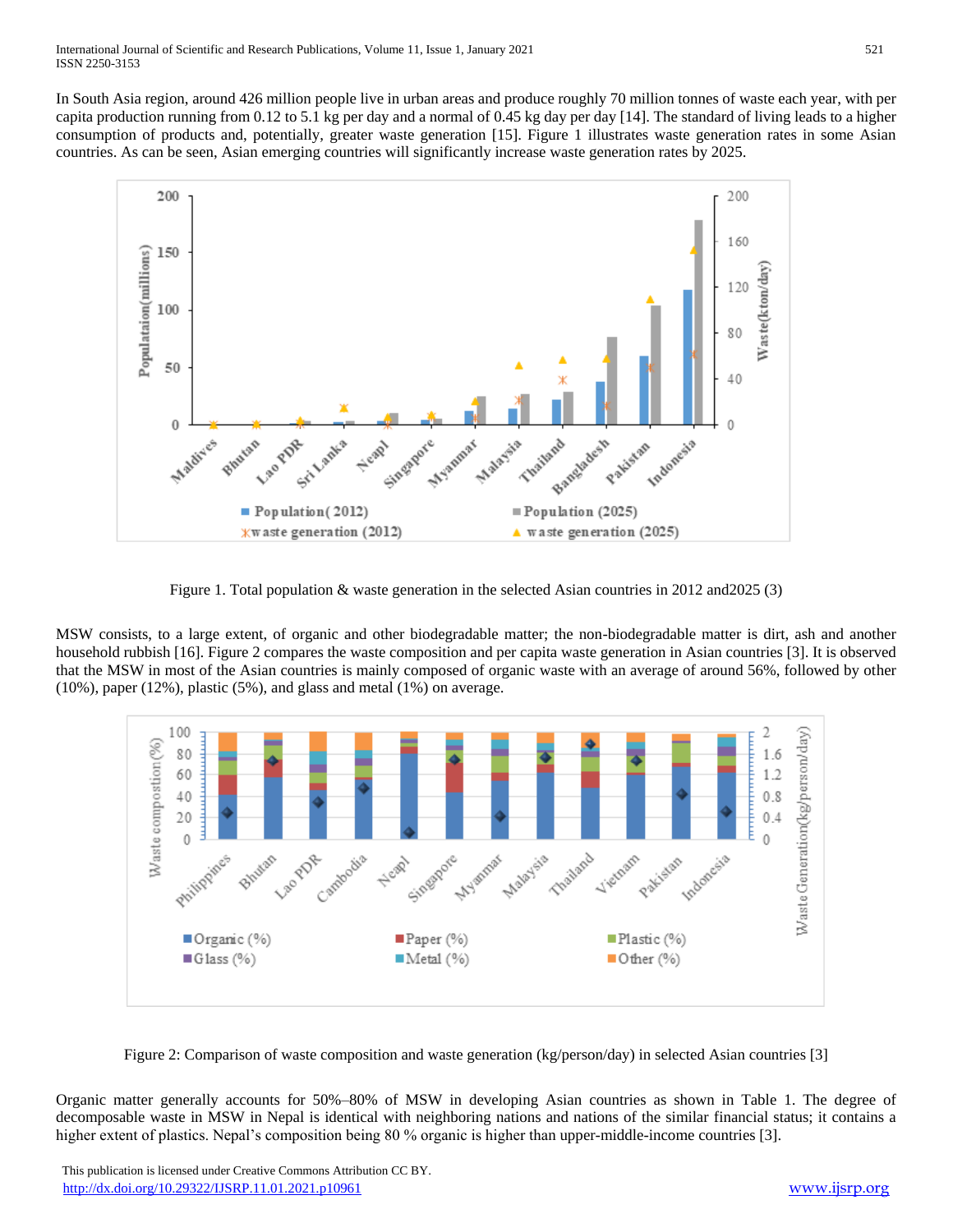The least developed countries in Asia, such as Nepal, are facing environmental problems because of rapid and uncontrolled urbanization, and a lack of public awareness regarding proper Solid Waste Management [17]. The volume of waste and its composition in Nepal depends on different variables including urbanization, people's living standards, population growth and economic activities [17]. These issues need to be addressed during the formulation of Municipal Solid Waste Management (MSWM) plan.

| Country     | GDP Per Capita | Organic $(\%)$ | Paper $(\%)$ | Plastic $(\%)$ | Glass $(\%)$ | Metal $(\%)$ | Other $(\%)$ |
|-------------|----------------|----------------|--------------|----------------|--------------|--------------|--------------|
| Nepal       | 730            | 80.0           | 7.0          | 2.5            | 3.0          | 0.5          | 7.0          |
| Bangladesh  | 1,190          | 70.0           | 4.0          | 5.0            | 1.0          | 2.0          | 18.0         |
| India       | 1,590          | 42.0           | 6.0          | 4.0            | 2.0          | 3.0          | 43.0         |
| Vietnam     | 1,980          | 58.0           | 4.0          | 4.0            | 1.6          | 1.5          | 30.9         |
| Indonesia   | 3,440          | 74.0           | 10.0         | 8.0            | 2.0          | 2.0          | 4.0          |
| Philippines | 3,540          | 41.6           | 19.5         | 13.8           | 2.5          | 4.8          | 17.8         |
| Sri-Lanka   | 3,800          | 76.4           | 10.6         | 5.7            | 1.3          | 1.3          | 4.7          |
| Thailand    | 5,620          | 48.0           | 15.0         | 14.0           | 5.0          | 4.0          | 14.0         |
| China       | 7,820          | 35.8           | 3.7          | 3.8            | 2.0          | 0.3          | 54.4         |
| Malaysia    | 10,570         | 40.0           | 15.0         | 15.0           | 4.0          | 3.0          | 23.0         |
| Singapore   | 52,600         | 44.0           | 28.0         | 12.0           | 4.0          | 5.0          | 7.0          |

Table 1: A comparison of waste composition (%) and GDP per capita in selected Asian countries

Sources: [18]

Municipal household waste is often generated from several sources since variable human activities are encountered. In Nepal, households represent, on average, 75% of total municipal waste generation [19]. Solid waste is not a new issue because humans have always produced and managed rubbish in some way, but current concern is the change in amount and type of waste produced and methods for its management [20]. Kathmandu Metropolitan City (KMC) has confronted incredible difficulty in solid waste management including the collection, transport, and disposal of waste. There is also an absence of public consciousness on solid waste management, unplanned urbanization, changing lifestyle and people's consumption patterns and the presentation of environmentally unpleasant materials. To address the issues, this study assessed MSW generation and its composition in KMC. In addition, the study assessed the socio-economic factors affecting waste generation and waste composition in KMC.

## **Municipal Solid Waste Situation in KMC**

The problem of solid waste management in the municipalities on the outskirts of the Kathmandu Valley is not as severe as in the municipalities inside the valley. Kathmandu Valley occupies only about 0.5% of the total land area of Nepal but it has 10% of population. Therefore, the management of solid waste and the challenges experienced by the municipalities in Kathmandu valley are greater than for elsewhere [21].

In 1990, with financial support from German Technical Cooperation Agency, the municipalities started to work with the Solid Waste Management and Resource Mobilization Center (SWMRMC), a government body under the Ministry of Local Development, collecting, transporting to landfill, and partly recycling waste. In 1995, the municipalities took full responsibility when SWMRMC closed all its activities in waste management [22]. Solid waste management in the Kathmandu Valley, particularly the foundation of a landfill site, has been a test for well longer than 10 years. The current practice of the illegal dumping of solid waste on riverbanks has created a serious environmental and public health problem. The data show that 70% of the solid wastes generated in Nepal are of organic origin [21].

Because of rapid urbanization, KMC is facing an increasing rate of MSW generation. From 2001 to 2011, population in KMC increased by 4.76% per year [23]. During the same time Period waste generation increased by 5.36% per year [24].This has created unprecedented stress on the city's limited resources and infrastructure creating MSW management problems [24]. Different studies have shown that solid waste generation in urban areas varies from one municipality to another, ranging from 0.25 kg/capita/day to 0.5 kg/capita/day with an average of 0.37 kg/capita/day [25]. According to Dangi, Pretz [24], the average household waste generation in KMC was around 0.5 kg/person/day based on the population of 750,597 during late 2010. According to a previous MSW generation and composition study in KMC, the MSW generated in households was about 0.38 kg/capita/day [26].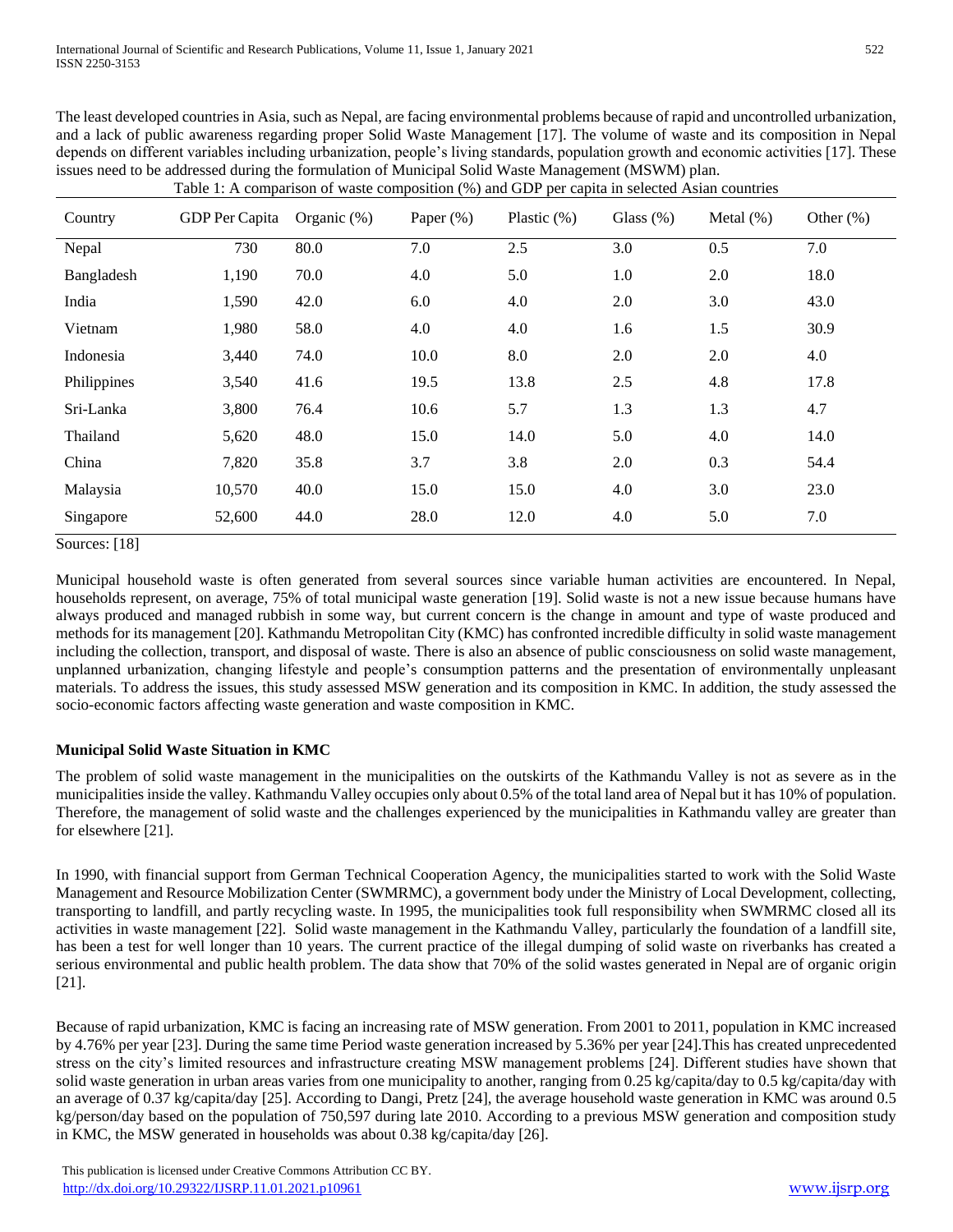Solid waste management (SWM) services have consistently failed to keep up with the vast amount of solid waste produced in urban areas. There is no current efficient system in place for the management, storage, collection, and transport of solid waste [27]. Teku transfer station is utilized for collection of waste and no recycling alternatives are executed here. Primary and secondary collection systems are available for collecting waste from houses in KMC. In primary collection, individual households place their raw solid waste into personal refuse bins that are then transferred to the transfer station or landfill site by KMC. In secondary collection, solid waste is collected from roadsides or containers and transported to the transfer station or final disposal site [27]. Studies by SWMRM [28], ADB [17] and Dahal [26] compared the amount of waste generated and its composition in KMC with the national average (see in table 2 and 3)

|                                           |                    |            | $\circ$       |            | $\sqrt{2}$    |            |
|-------------------------------------------|--------------------|------------|---------------|------------|---------------|------------|
|                                           | 2003               |            | 2008          |            | 2013          |            |
| Variables                                 | Nepal Average      | <b>KMC</b> | Nepal Average | <b>KMC</b> | Nepal Average | <b>KMC</b> |
| Household<br>waste<br>generation          |                    |            |               |            |               |            |
| (kg/person/day)                           | 0.25               | 0.39       | 0.27          | 0.38       | 0.17          | 0.23       |
| Total waste<br>generation<br>(Tonnes/day) | 23.60              | 300.00     | 19.89         | 336.00     | 24.74         | 466.14     |
| Total waste collection<br>(Tonnes/day)    | 11.79              | 250.00     | 13.05         | 306.00     | 18.27         | 405        |
| Collection Efficiency<br>(% )             | 49.95<br>_ _ _ _ _ | 83.00      | 65.61         | 91.00      | 73.85         | 86.90      |

Table 2: A comparison of KMC's municipal solid waste generation with the national municipal average

SWMRM [28], ADB [17] and Dahal [26]

Table 3: A composition comparison of the municipal solid waste of KMC with the national municipal average

| <b>Waste Composition</b>    | 2003                     |                      | 2008                 |                      | 2013                    |                      |
|-----------------------------|--------------------------|----------------------|----------------------|----------------------|-------------------------|----------------------|
| (% )                        | Nepal<br>Average $(\% )$ | <b>KMC</b><br>$(\%)$ | Nepal<br>Average (%) | <b>KMC</b><br>$(\%)$ | Nepal<br>Average $(\%)$ | <b>KMC</b><br>$(\%)$ |
| Organic                     | 62.00                    | 67.00                | 61.30                | 68.00                | 66.20                   | 64.24                |
| Plastic                     | 7.30                     | 16.00                | 8.40                 | 13.00                | 12.00                   | 15.96                |
| Paper and paper<br>products | 8.20                     | 10.00                | 8.60                 | 10.00                | 9.00                    | 8.66                 |
| Glass                       | 2.40                     | 1.00                 | 4.10                 | 4.00                 | 3.10                    | 3.75                 |
| Metal                       | 1.20                     | 1.00                 | 1.30                 | 1.00                 | 1.90                    | 1.72                 |
| Textile                     | 1.90                     | 4.00                 | 1.70                 | 1.00                 | 2.20                    | 3.40                 |
| Rubber and<br>Leather       | 0.90                     | 0.24                 | 1.10                 | 1.00                 | 1.10                    | 1.12                 |
| Others                      | 16.10                    | 0.24                 | 13.50                | 1.00                 | 4.50                    | 1.15                 |

SWMRM [28], ADB [17] and Dahal [26]

## II. RESEARCH METHODOLOGY

### **Study area**

The study area, Kathmandu Metropolitan City (85° 20' East and 27° 42' north), lies in the Kathmandu Valley, Nepal. It covers an area of 50.67 km2. The elevation of Kathmandu is 1,350 meters above mean sea level [29]. The Kathmandu Valley has a mild climate most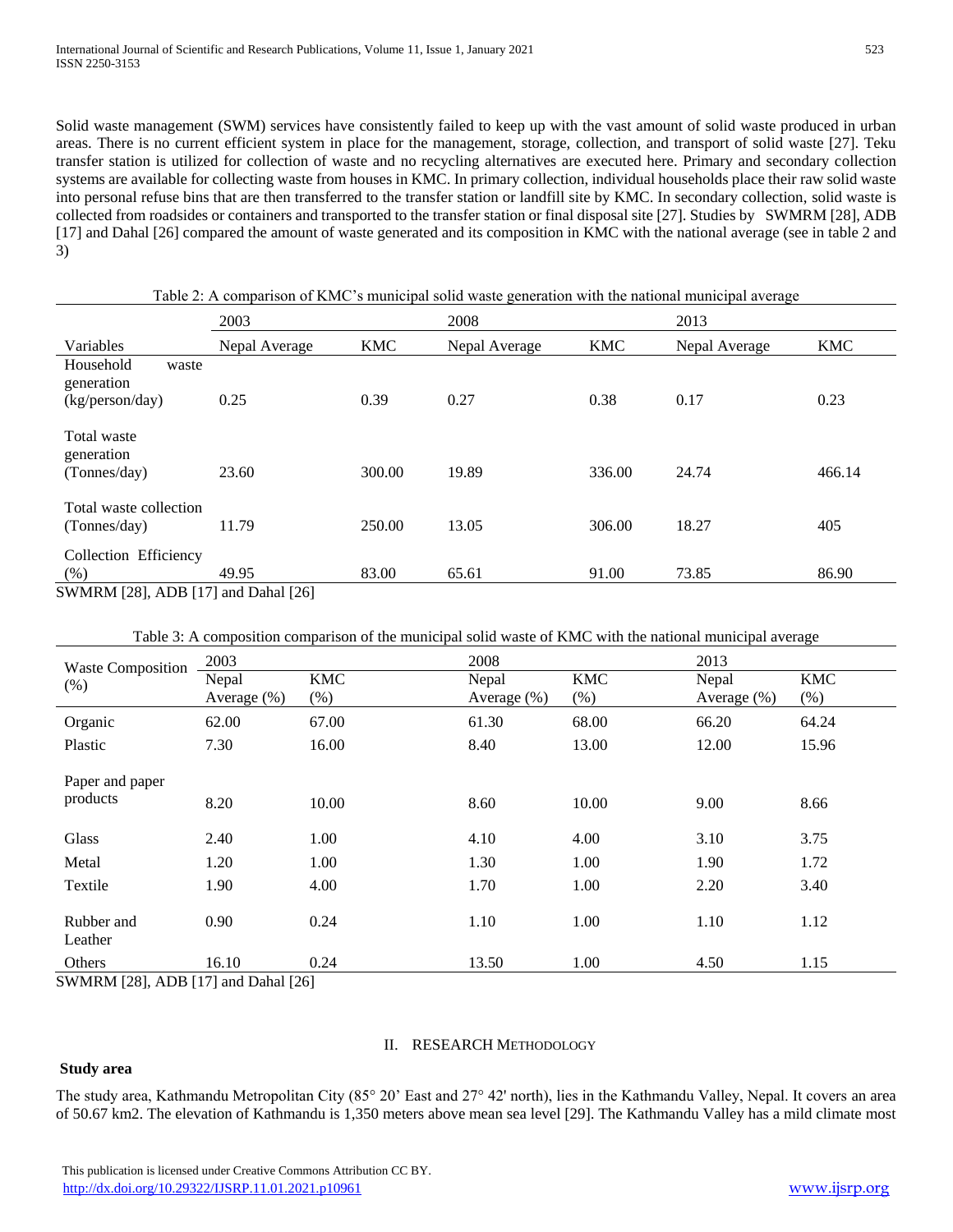of the year with summer temperatures ranging from 19-27°C and winter temperatures ranging from 2-20°C. Total annual rainfall in the area is 1,505mm [30].





In the last 20 years, the population of the city has grown at an annual growth rate of 4.82% from 671,846 in 2001 to 1,006,656 in 2011 [32]. The total number of households in KMC is 154,302. There are 32 wards in KMC (see Figure 3), and, of them, the maximum population is in ward 16 with 84,441 people and 22,715 household as shown in figure 3. The minimum population is in ward 26 with 4,133 people and 947 households. The population density of KMC is 20,289 people per km2 [32] and the average household size is 3.94, which is below the national average of 4.21 [33]. Because of rapid population growth and urbanization, the quantity of waste generated in Kathmandu city is increasing rapidly so demanding attention for proper SWM.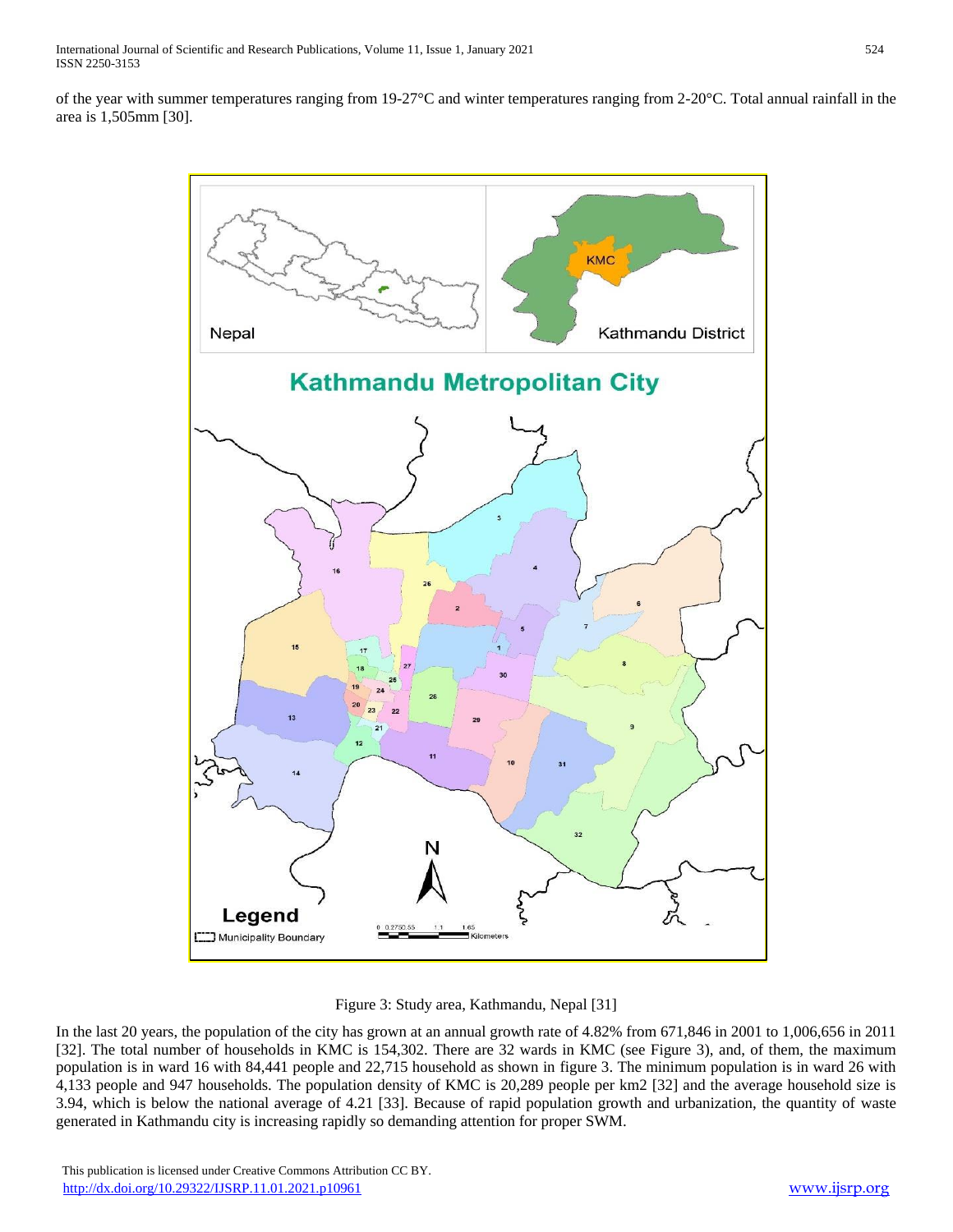#### **Household Survey**

This study relies on primary data gathered from individual households, because, in Nepal, household waste is responsible for about 75% of total municipal waste [34]. A survey approach that incorporates two or more survey methods to collect data, termed a mixed mode survey method, was used in this study [35]. The mixed-mode survey method used for this study consisted of first distributing copies of the questionnaire, so households were aware of the questions, and then completing the survey by asking the questions directly in their house. The questionnaire was prepared to target waste management practices by households, seeking specific answers, therefore, a faceto-face interview was the most appropriate approach for the survey.

The questionnaire was distributed to 300 households whose physical addresses were obtained from KMC. It asked householders to take part in the survey. KMC is a city level environmental body focused on addressing the challenges and opportunities of the city solid waste sector in the city. A total of 288 households agreed to be surveyed and were interviewed between November 2019 and July 2020.

The questionnaire was developed step by step by consulting with several scientists, relevant experts at Lincoln University, and other organizations including Christchurch Waste Management, Aqualinc Research Limited New Zealand and the Solid Waste Resources Mobilization Centre, Nepal, before conducting the final survey. The survey questionnaire was pre-tested on some selected households. The pre-test survey data (pilot study) were not included in the final data set. To conduct the survey, approval was received from the Human Ethics Committee, Lincoln University, Christchurch, New Zealand. Before conducting survey, consent was obtained from the person who was responsible for household management (household head).

This household survey used a semi-structured questionnaire. The questionnaire included the personal information (e.g., age, education level and income) of the oldest person in each surveyed household along with other questions to obtain information on total daily waste generation, its composition and collection method. The questionnaire was designed to find any relationship between waste generation and various variable such as income, family size, education level, age, because various studies, e.g., Maskey, Maharjan [34], have suggested that waste generation activities vary with those variables. The quantification of total waste and its composition was undertaken for each household using digital weighing scales.

For reliability and to find the overall situation for the population, Equation 1 was used to compute the sample size. The formula is applicable for populations of 10,000 or more [36]:

$$
n \ge \frac{p(1-p)Z^2}{d^2} \tag{Eq [1]}
$$

where: n is the minimum sample size; z is the value from the standard normal distribution,  $(1.645 \text{ with a } 90\% \text{ level of confidence});$  p is the expected probability it affects in a community larger than 10,000; and d is the maximum allowable deviation or estimate error, i.e., ±5% precision. Based on the formula, the minimum sample size required for this study was 227. Each household had an equal opportunity to be chosen in the study to ascertain the representative views.

#### **Data Analysis**

All completed questionnaires were coded before the results were entered into a spreadsheet database. Data processing and analysis were done with Excel software. Statistical tools such as number, percentage, mean, standard deviation, regression model, average and ratios, were used to interpret the findings. The variables used in this study are discussed below.

#### **Family Size**

Household size (HH) is correlated with waste generation because of its influence on eating and consumption habits [37]. In this study children less than 10 years old are not consider. In this study children less than 10 years old are not consider. For waste generation, the results show that household waste generation is significantly affected by household size. Changes in household living patterns and demographic attributes impact waste generation. Household size is directly linked to waste generation with larger households naturally producing more waste [5, 38, 39]. Bureecam and Chaisomphob [40] found that population density, the household size and the size of the municipality were the significant factors determining the MSW generation rate in Thailand. For the Philippines, Jenkins [41]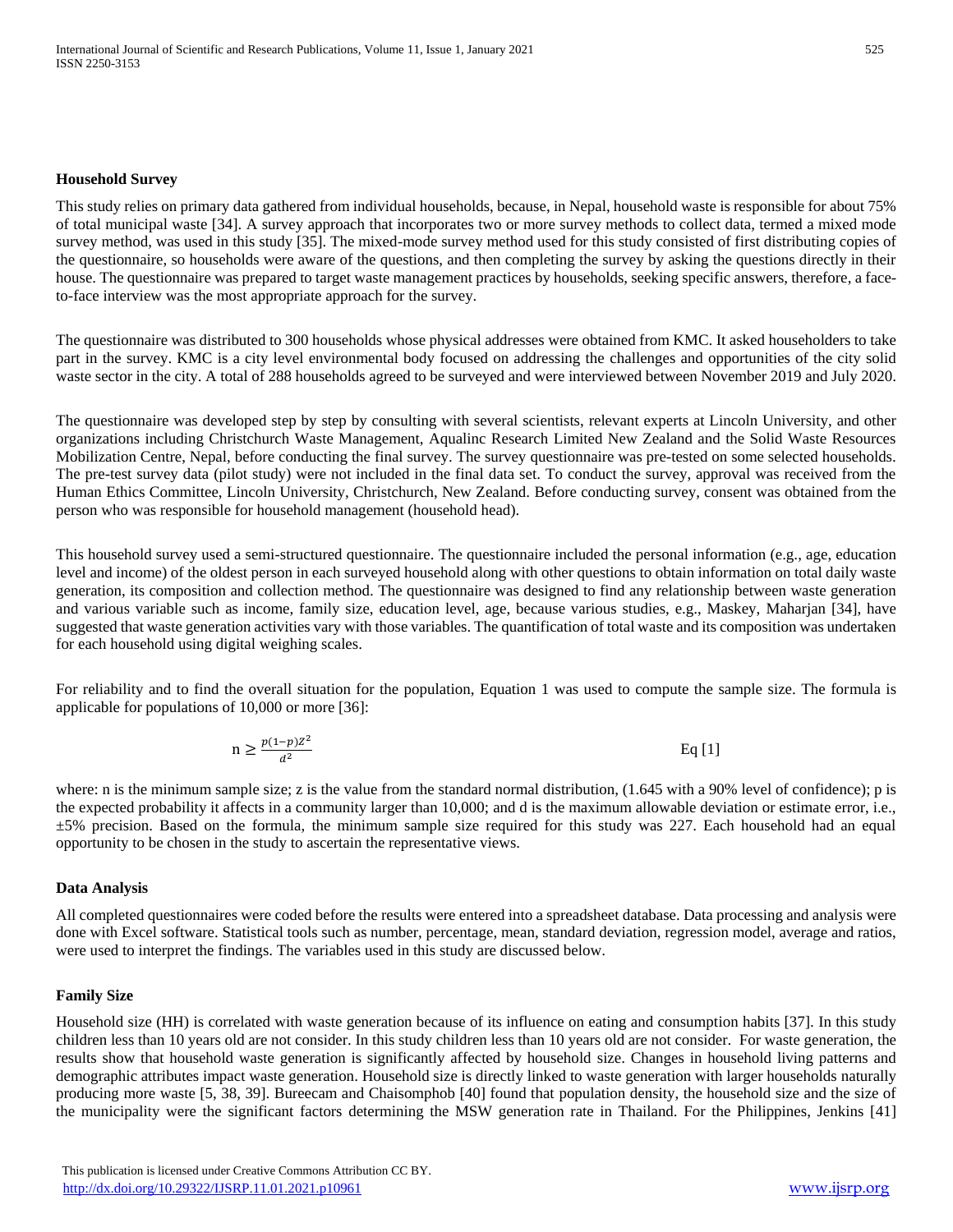International Journal of Scientific and Research Publications, Volume 11, Issue 1, January 2021 526 ISSN 2250-3153

indicated that smaller households produced more waste per capita whereas Cailas, Kerzee [42], [43] found no effect in Illinois, USA. This study intends to see the impact of household size on waste generation.

## **Age**

Kayode and Omole [44] found a negative impact of age in Nigeria; older people produced less waste, whereas Maskey, MAHARJAN [34] found the age of household's oldest person had a significant positive relationship with waste generation in the Philippines. In emerging countries, Jenkins [41] highlighted a positive correlation between waste generation and age. Richardson and Havlicek Jr [45] indicated that those who were middle aged rather than young or old produced more waste. This variable is to see if there is a relationship between age and waste generation.

#### **Education**

Education potentially plays a key role in a household's decision on how to manage its waste. Higher education has been associated with lower waste generation [46] and with an increase in separation and recycling [47];[48];[49];[50];[51]. Kayode and Omole [44] found a positive influence of educational status on waste generation. Sujauddin, Huda [52] showed a positive impact of education on waste generation in Bangladesh. This study considers household education as the education level of the oldest person in the family to investigate any relationship between education and waste generation.

#### **Income**

Various studies have shown how socio-economic parameters affect household waste generation. There is evidence that higher income households generate more waste [5, 53, 54]). This study considers household income as the income of the oldest person in the family. This variable is to test any relationship between income and waste generation.

Multiple linear regression was used to investigate a correlation between household waste and family member. It is a set of techniques to study straight-line relationships among two or more variables [55]. A simple model with the highest  $R^2$  can be designed through a combination of forward, backward, and stepwise regression adjustments. Terms are always maintained in the final model if they were significant at p=0.05. The first step, the relationship between waste generation and each input variable, was tested with simple linear regression using the  $R^2$  as the decision criterion. A multiple linear regression model was then developed for predicting waste generation as:

$$
Y=x0+x1M1+x2M2+\ldots+xnMn+\varepsilon
$$
 Eq [2]

where: Y is the total amount of household waste generated and x0- is coefficient of intercept, M1-Mn are the independent variables (household socioeconomic factors) and  $\epsilon$  is the error [56]. The model is in a linear form to represent linear relationships between the dependent and the independent variables and the interactions between the independent variables. Their description and measurement units are shown in Table 4.

| Variable        | Description                              | Measurement unit |
|-----------------|------------------------------------------|------------------|
| Household waste | Solid waste generation by the household  | kg/day           |
| Age             | Oldest person of household head          | Years            |
| Education       | Educational attainment of Household head | Years            |
| Household size  | Total number of family members           | Number           |
| Income          | Total monthly income of Household head   | <b>USD</b>       |

| Table 4: A description and units of measurement of selected continuous variables of waste generation and household head |  |  |
|-------------------------------------------------------------------------------------------------------------------------|--|--|
|                                                                                                                         |  |  |

#### **Model validation**

A model is considered valid if it reproduces the outcomes. To measure model legitimacy from a stochastic viewpoint, specialists have proposed different statistical induction methods, for example, χ2 test on residuals among model and test results [57]. In addition, model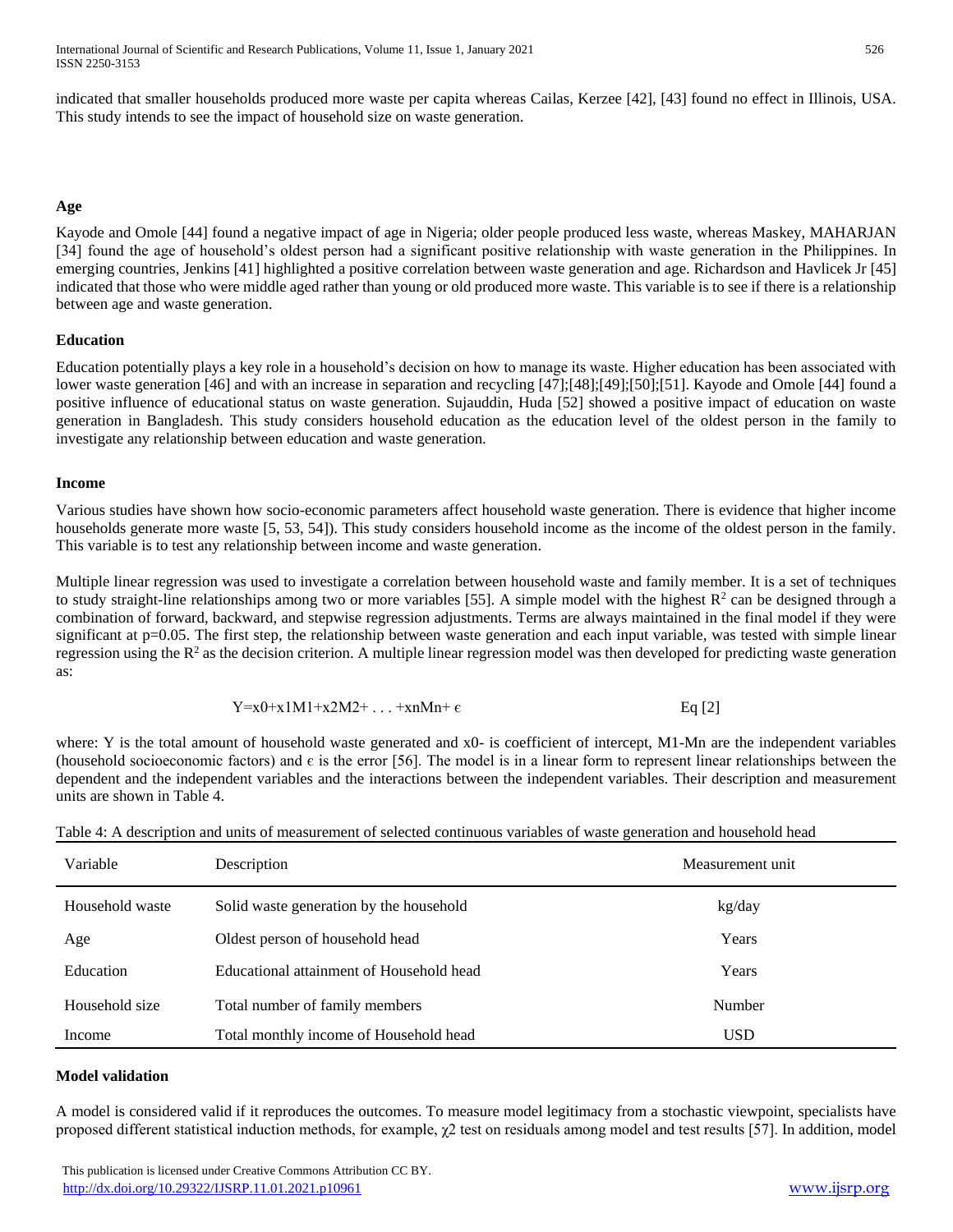validations are frequently based on comparison between the output from deterministic simulations and output from single or repeated experiments [58]. [58] categorized model validation approaches as either subjective comparisons of x-y plots, showing the trend in data over time and space or quantitative comparisons of model outputs and experimental observations. In Fakruddin, Mazumder [59] the assurance of coefficient ( $\mathbb{R}^2$ ) can be utilized to assess the model's goodness of fit. The higher the value ( $0 < \mathbb{R}^2 < 1$ ), the better is the result from the model.

#### III. RESULTS AND DISCUSSIONS

## **Socio-Economic and Demographic Characteristics of Sample Households**

This study investigated a diverse sample of households with different socio-economic and demographic characteristics. The sociodemographic features of the respondents include age, sex, educational level, work status, average monthly income, and household size. Table 5: Socio-economic and demographic characteristics of respondents

| Characteristic                                                                                               | Category                     | Frequency | Percent |
|--------------------------------------------------------------------------------------------------------------|------------------------------|-----------|---------|
|                                                                                                              | Female                       | 73        | 25.3    |
| Sex<br>Age<br><b>Educational</b> status<br>Family size<br><b>Employment Status</b><br>Average Monthly Income | Male                         | 215       | 74.7    |
|                                                                                                              | Total                        | 288       | 100     |
|                                                                                                              | 29-40                        | 36        | 12.5    |
|                                                                                                              | 40-50                        | 106       | 36.8    |
|                                                                                                              | 50-60                        | 103       | 35.8    |
|                                                                                                              | 70-80                        | 40        | 13.9    |
|                                                                                                              | above 80                     | 3         | $1.0\,$ |
|                                                                                                              | Total                        | 288       | 100.0   |
|                                                                                                              | No Formal education          | 1         | 0.3     |
|                                                                                                              | 1-8 Primary education        | 94        | 32.6    |
|                                                                                                              | 9-12 secondary education     | 71        | 24.7    |
|                                                                                                              | 16-17 Higher education       | 121       | 42.0    |
|                                                                                                              | Above Higher education       | 1         | 0.3     |
|                                                                                                              | Total                        | 288       | 100.0   |
|                                                                                                              | 1-3 member                   | 66        | 22.9    |
|                                                                                                              | 4-6 member                   | 152       | 52.8    |
|                                                                                                              | 7-9 member                   | 62        | 21.5    |
|                                                                                                              | 10 and above                 | 8         | 2.8     |
|                                                                                                              | total                        | 288       | 100     |
|                                                                                                              | Agriculture                  | $10\,$    | 3.5     |
|                                                                                                              | <b>Business</b>              | 77        | 26.7    |
|                                                                                                              | Government sector            | 74        | 25.7    |
|                                                                                                              | Foreign employment           | 13        | 4.5     |
|                                                                                                              | Private Employee             | 27        | 9.4     |
|                                                                                                              | Unskilled (Daily wage basis) | 14        | 4.9     |
|                                                                                                              | Unemployed                   | 29        | 10.1    |
|                                                                                                              | Other                        | 44        | 15.3    |
|                                                                                                              | Total                        | 288       | 100.0   |
|                                                                                                              | below \$100                  | $10\,$    | 3.5     |
|                                                                                                              | \$100-\$600                  | $\bf 84$  | 29.2    |
|                                                                                                              | \$600-\$1000                 | $70\,$    | 24.3    |
|                                                                                                              | \$1000-\$2000                | 99        | 34.4    |

 This publication is licensed under Creative Commons Attribution CC BY. <http://dx.doi.org/10.29322/IJSRP.11.01.2021.p10961> [www.ijsrp.org](http://ijsrp.org/)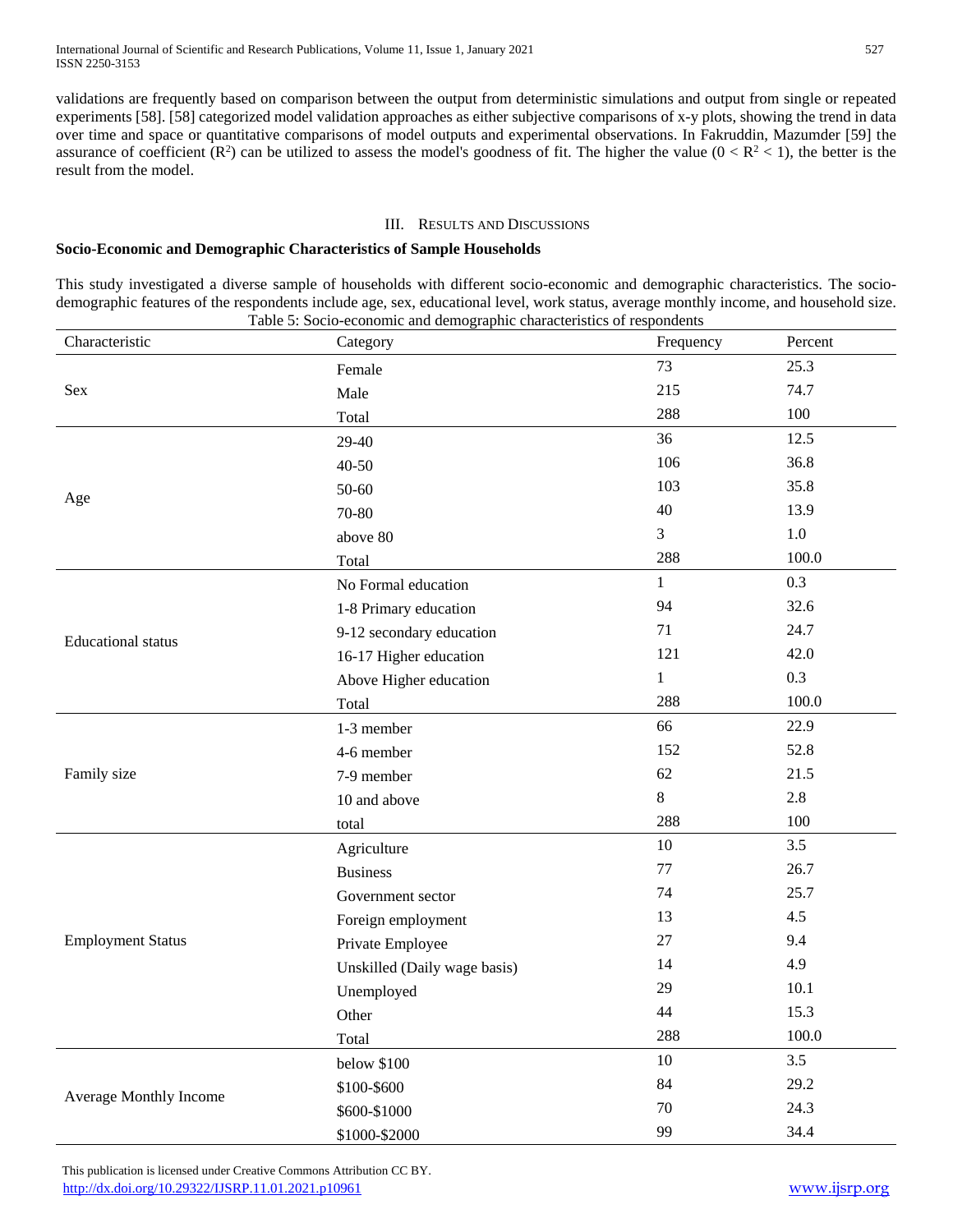|  | \$2000<br>above | $\sim$ $\sim$<br>ر_ر | O.1   |
|--|-----------------|----------------------|-------|
|  | Total           | 288                  | 100.0 |

Socio-demographic characteristics of a given population have their own implications and connections with solid waste generation in a specific place particularly if they immediately reflect in the amount and composition of solid waste in specific urban areas. Table 5 presents the family and population results of the sampled household. results of the sampled households. At the 90% confidence level and ±5% precision, the minimum required sample was 227 households (HHs). Therefore 227 HHs plus an additional 20% as a precaution against any shortcomings of non-responses and/or partly filled questionnaires, giving a total 288 HHs that were selected from 32 different wards.

Since waste storage and separation determine the feasibility of recycling and composting in a financially and environmentally sustainable manner, it assumes a crucial part in the MSWM framework. Therefore, the respondents were posed an important question concerning their understanding of and habits in segregating solid waste. Two hundred and eighty-eight households, 97.9 percent, of the sampled households disclosed their habits; only 6 HHs (2.1 percent) of the respondents did not respond to question. Among those who responded to this question, 92.0 percent (264 HHs) said they were willing to separate organic waste from non-decomposable, only 5.9 percent (17 HHs) stated that they are not willing to separate as shown in Table 6.

| Table 6: Households willing to segregate their waste at the source |        |            |                    |  |  |
|--------------------------------------------------------------------|--------|------------|--------------------|--|--|
| Are you willing to segregate the<br>waste at the source?           | Number | Percentage | Cumulative Percent |  |  |
| Yes                                                                | 265    | 92.0       | 92.0               |  |  |
| N <sub>0</sub>                                                     | 17     | 5.9        | 97.9               |  |  |
| Do not know                                                        | 6      | 2.1        | 100.0              |  |  |
| Total                                                              | 288    | 100.0      |                    |  |  |
|                                                                    |        |            |                    |  |  |

In Kathmandu, the private sector has already taken a keen interest in solid waste management and has established a viable business model for waste management that has a key role in every step of the process by implementing rules, regulations and principles; the sector has benefited from this. Based on this, the sampled households were asked about paying a fee for an SWM service by a service provider. Table 7 shows that 92.4 percent of the respondents said they would pay a service fee for the SWM service; 3.8 percent reported that they would not pay, and 3.8 percent did not respond to question.

#### Table 7: Number of households who pay fee for waste management service

| Do you pay a fee for waste<br>management in your locality? | Number | Percentage | <b>Cumulative Percent</b> |
|------------------------------------------------------------|--------|------------|---------------------------|
| Yes                                                        | 266    | 92.4       | 92.4                      |
| N <sub>0</sub>                                             | 11     | 3.8        | 96.2                      |
| Do not know                                                | 11     | 3.8        | 100.0                     |
| Total                                                      | 288    | 100.0      |                           |

## **Waste Generation**

.

The per capita waste generation of each household was calculated by dividing the total waste produced by the number of people living in that household on sample collection day. The relationships between waste amount and various influential factors are summarized in Table 8. Household size varied from 1 to 13 with an average of 5.4. Household waste ranged between 0.2 and 3.8 Kg per day, with an average of 1.6 kg. This amounts to an average household waste generation of 0.3kg /capita /day was higher than that of the other 58 municipalities of Nepal. However, it was close to the cities of other south Asia countries [60]. For the population of 2019 (1,376,000),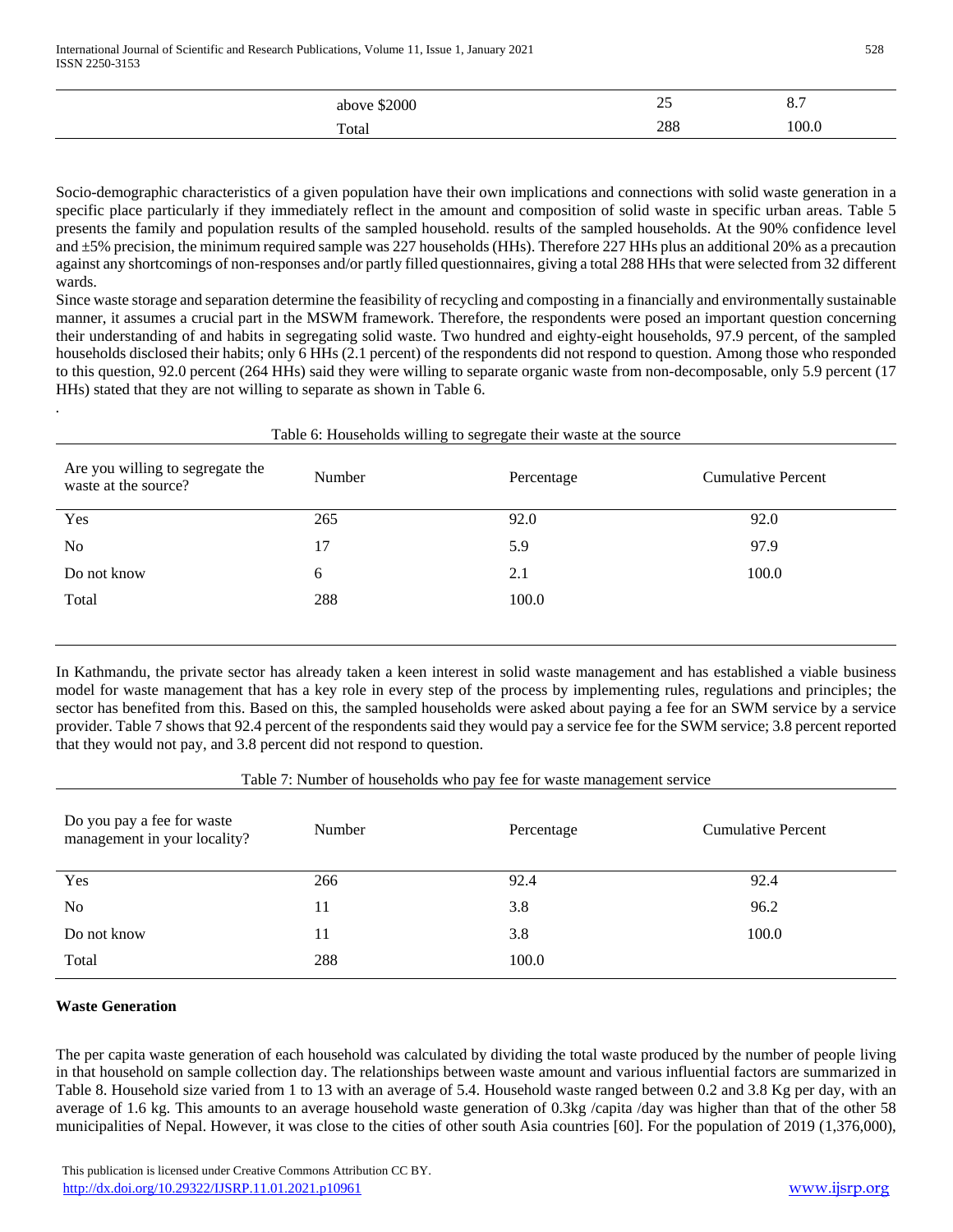.

it has been estimated that 413 tonnes of household waste per day will be generated in Kathmandu Municipality. It can be said that waste has increased by 77.77% since 2013 [17] to 2019.

The correlation result shows that all demographic factors are positively correlated to MSW generational as shown in Table 8. It can be observed that these factors are also inter-correlated. However, household size is the strongest factors, which can be used to predict waste generation in the absence of others.

| Table 8: Waste generation factor correlation coefficient |          |          |           |          |       |  |
|----------------------------------------------------------|----------|----------|-----------|----------|-------|--|
|                                                          | HH Size  | Income   | Education | Age      | Waste |  |
| Household size                                           |          |          |           |          |       |  |
| Income                                                   | 0.009    |          |           |          |       |  |
| Education                                                | $-0.046$ | $-0.019$ |           |          |       |  |
| Age                                                      | .204**   | 0.105    | $-0.052$  |          |       |  |
| Waste                                                    | .921**   | $-0.034$ | $-.123*$  | $.183**$ |       |  |

Table 9 shows that the household waste generation rate went up with larger families, whilst the per capita waste generation rate decreased with an increase in family size.

| Table 9: Description of continuous variable result summary |             |       |                       |       |       |  |
|------------------------------------------------------------|-------------|-------|-----------------------|-------|-------|--|
| Variable                                                   | Sample Size | Mean  | Standard<br>Deviation | Min   | Max   |  |
| HH waste (per capita per day)                              | 288         | 0.3   | 0.06                  | 0.07  | 0.62  |  |
| HH waste (kg per day)                                      | 288         | 1.58  | 0.76                  | 0.20  | 3.8   |  |
| Age (Year)                                                 | 288         | 49.53 | 10.10                 | 29.00 | 85    |  |
| Education (Year)                                           | 288         | 10.93 | 5.40                  | 1.00  | 19    |  |
| $HH$ size $No)$                                            | 288         | 5.13  | 2.15                  | 1.00  | 13    |  |
| $Income*(USD)$                                             | 288         | 9,32  | 6,29                  | 57    | 2,201 |  |

Note. \* Income is in USD. 1 U.S. Dollar = 114.05 Nepalese rupees (Nepal Rastra Bank, 2020)

Figure 4 show the results from the multiple regression model. An  $\mathbb{R}^2$  value at 0.86 confirms of the good fit of the model. It indicates that 85.67% of total variation in per day household waste generation is accounted for by four of the independent variables in the model. Among the tested variables only family size significantly affected waste generation. The other variables had a minimum effect on waste generation. This is similar to a previous study by Maskey and Singh [19]. Afroz, Masud [61] also indicated that the more members in a household, the more will be purchased and consumed that will ultimately result in higher waste generation.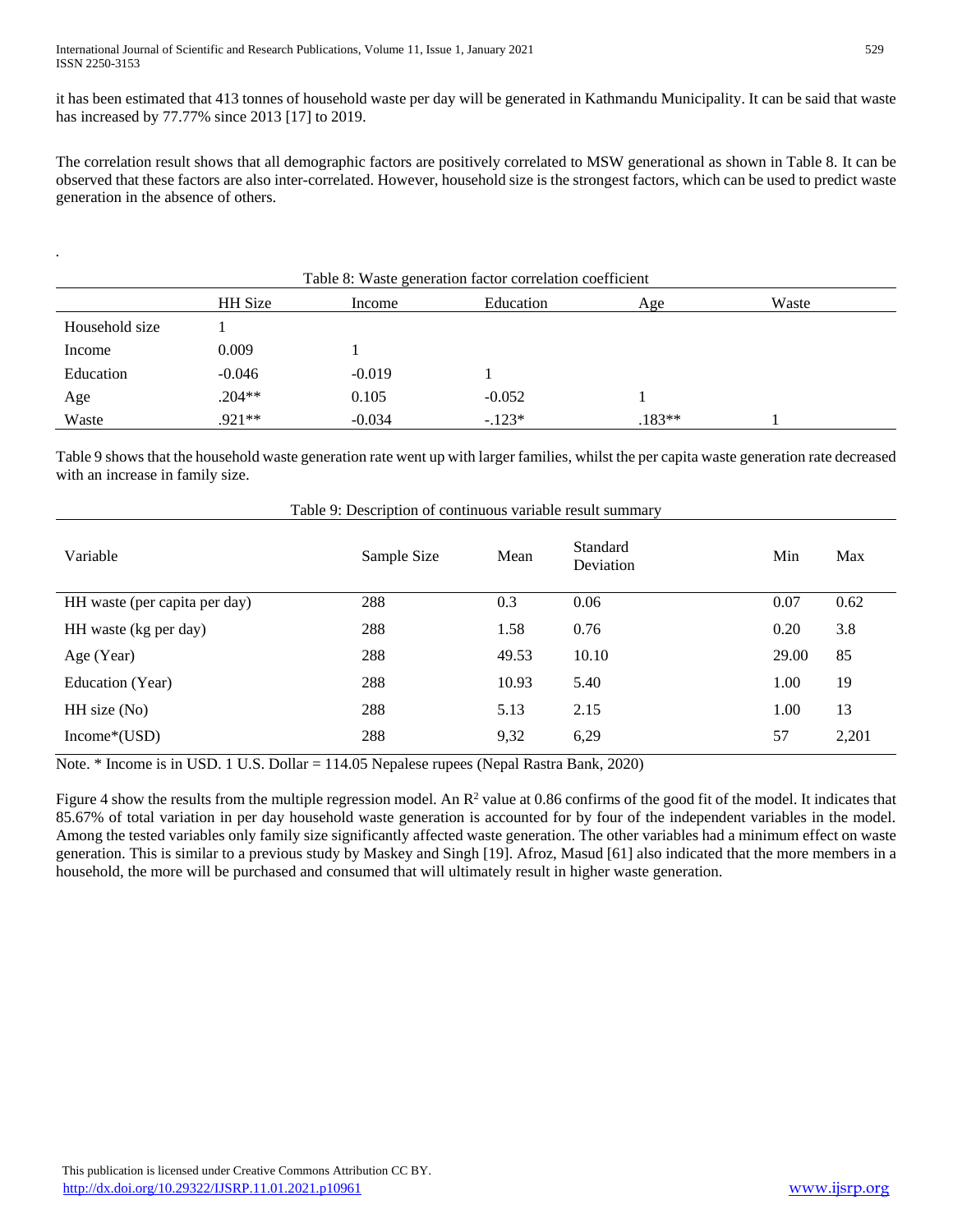

Figure 4: Correlation between actual household waste and predicated waste based on(a)household size, (b)income(c) Age, Income, and education

Although educated people should be progressive and mindful of waste's effect on conditions, the results do not show any significant effect. Therefore, the education level does not explicitly teach or make individuals mindful enough about waste's effect on the environment

In contrast, a study by Oribe-Garcia, Kamara-Esteban [62] indicated that educated people were more aware of the impact of waste on the environment. The difference can be explained by the slower waste generation rate at which such awareness increases compared with the rate for an uneducated person. High income people in Kathmandu have changed their eating habits. They usually eat in restaurants rather than cooking at home. It was expected that high salary people would spend more time outside their home thus creating less household waste than homemakers and retirees. The latter have more opportunity to make their own dinner instead of purchasing packaged food like high salary people.

A study by Maskey and Singh [19] indicated that waste generation is high in a house having diverse occupations; the stay-at-home members compensate for waste generation on behalf of those whose occupation requires more time outside the home. Waste generation in the study area was the outcome of the combined activities of all family members.

## **Model Validation**

In this study, of the sample of 288 households, 10% were used for model validation. As can be seen in figure 5, 82.67% of total variation in HH waste generation per day HHs was accounted for by the four independent variables in the model. This confirms the model's validity.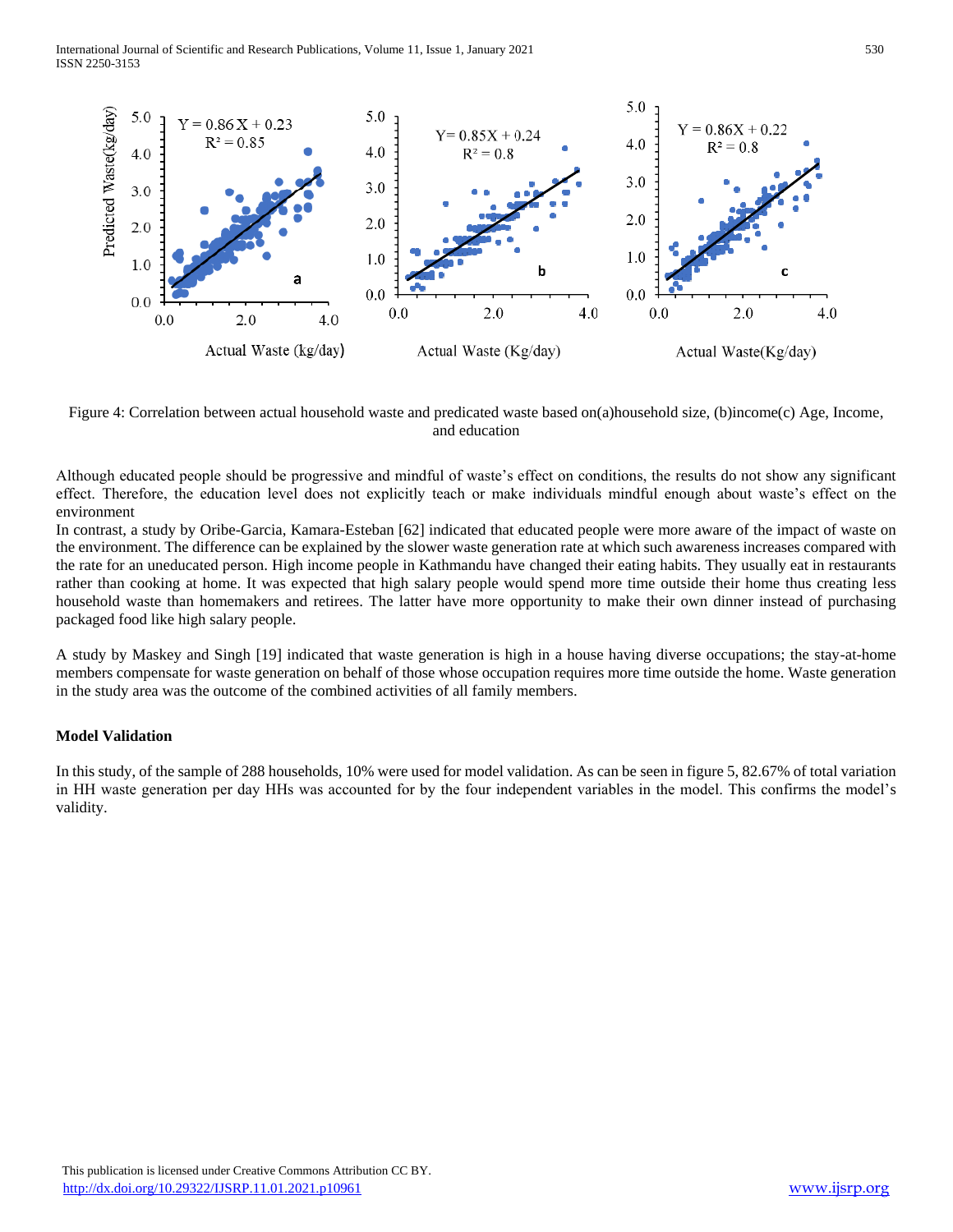

Figure 5: The predicted and actual waste generation (kg/capita/day) for model validation

## **Waste Composition**

Household waste's composition in KMC is shown in Figure 6. It shows that organic waste is the largest fraction (51%), followed by plastic (19%) and textiles (13%). Paper, rubber and leather, glass, metal, and other inert wastes range between 1% and 5% of the total waste. The results agree with previous studies conducted in Nepal [17] and reflect the general organic waste proportion in developing countries [3].

The high organic waste component means that the waste requires frequent collection and removal from its source (Asian Development Bank, 2013) because of its fast decomposition character. Inorganic waste, comprising 49% of total MSW, can be reused and recycled in some circumstances by a waste recovery process. The rest of the waste has to go landfill in the case of Kathmandu. It was very good to see that the use of plastic and paper has been expanding; they have currently become essential materials in everyday life especially for packaging. The use of plastic has increased from 5.4% in 2005 to 12% in 2007 [24] and to 22% in 2013 [17]. The rapid increase in use of plastic might be because of its versatility and functionality including light weight, durability and cost effectiveness. The proportion of paper has also increased but in a steady, gradual way [63].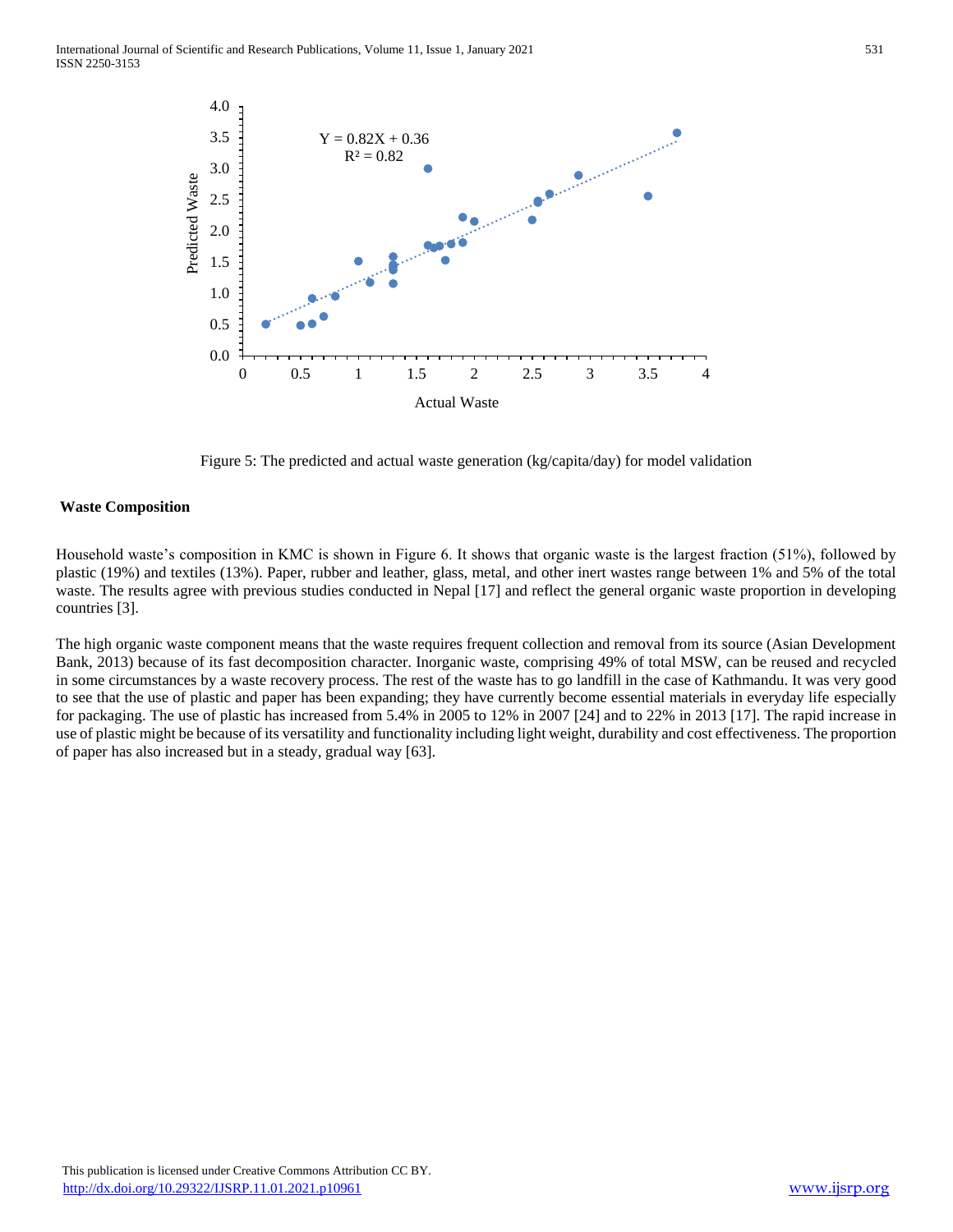

Figure 6: The composition of solid waste of Kathmandu City (%)

With the increasing development works and the construction of new infrastructure, a different kind of waste has emerged in Kathmandu, construction debris. However, construction and demolition waste are not collected by the waste management service and are usually used again directly as construction material.

Currently, mixed waste generated within KMC is directly disposed to the Sisdole landfill site 28 km from Teku Transfer Station. If all the waste generated is collected and managed by the municipality, the total waste generated by each household would be about 150,745 tonnes/year. Assuming 51 % of this is organic waste, about 76,879 tonnes/year of organic waste would be generated. This organic waste, when decomposed in the Sisdole landfill, produces methane that, on a weight basis has 21 times the global warming potential (GWP) of carbon dioxide [64]. Landfill sites are identified as the largest source of CH4 emissions from the solid waste sector [65]. At the Sisdole site, scavengers pick up recyclable waste to sell it to scrap dealers. However, there are no data to determine the recycling rate.

## IV. CONCLUSION

This study This study was based on household survey of 288 families selected using stratified sampling method from the 32 metropolitan wards of Kathmandu Metropolitan City (KMC), Nepal. The amount of the waste generated in KMC was 0.3 kg/person/day and total household waste generation was found 413 tonnes/day. Household waste comprised of 51% organic, 49% recyclable comprising 5% paper and paper products, 3% glass, 1% metal, 19% plastic, 13% textiles, 4% rubber and leather and 4% other waste.

Socio-economic variables affecting household waste generation were analysis by using regression model. The result shows that family's size and income impact positively on waste generation. Therefore, these parameters can be used in forecasting household waste generation. Education, age did not have significant impact on waste generation.

Ninety two percent of the respondent reported that they are paying waste management tariff and are willing to segregate organic waste however currently total waste is disposed to landfill site without segregation due to lack of composting facilities. Therefore, concerning agency should take immediate steps to established organic waste management facilities such as composting plant or amoebic digitation plant, which will help to reduce landfill waste volume and thus increasing landfill life span. Finding from this study will be important sources of information. Organic waste has the most attractive option but if not overseen appropriately, it creates serious health and environmental hazards. It could be used productively by composting at the household and neighborhood government level.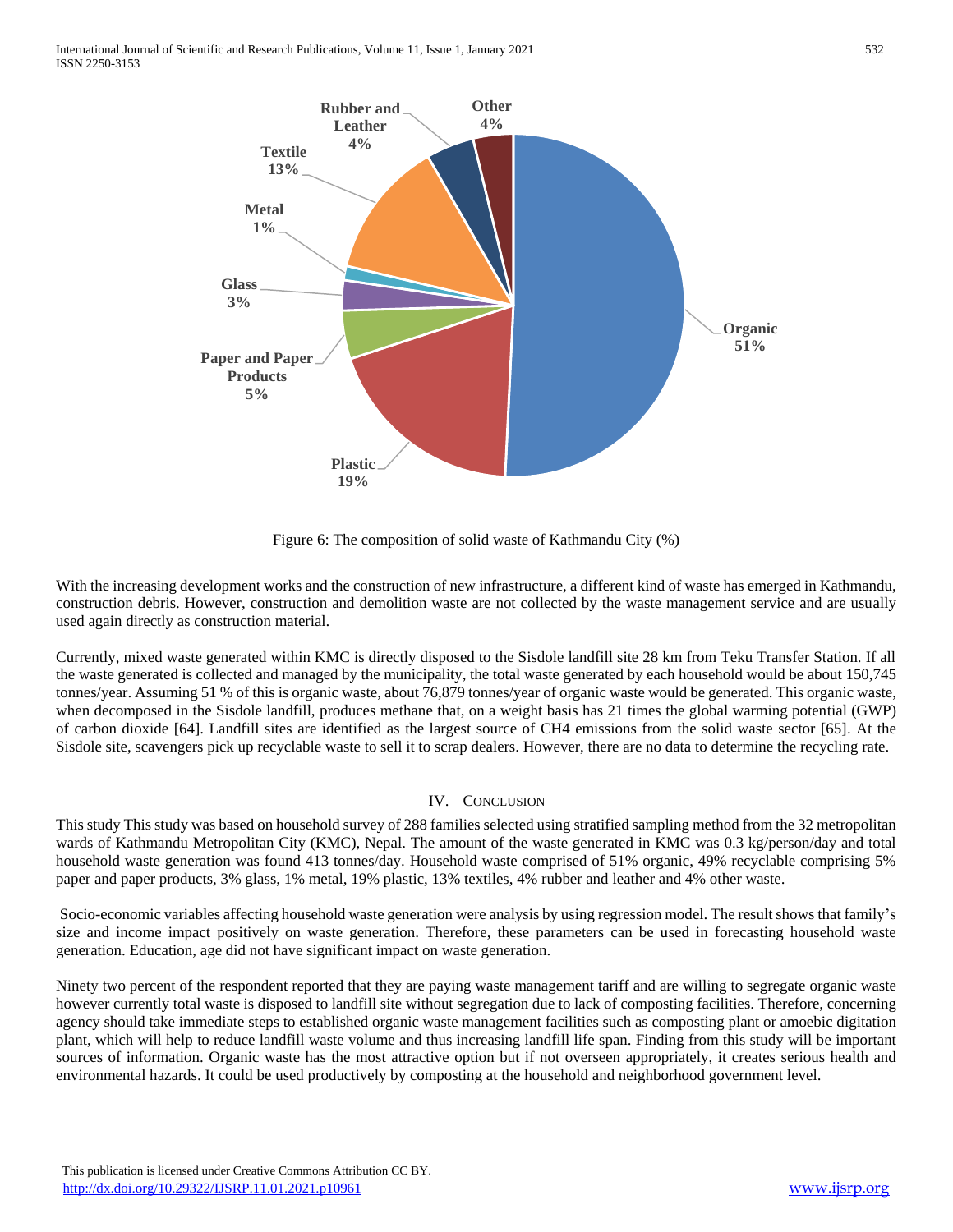#### ACKNOWLEDGMENT

The authors would like to acknowledge funding sources provided by Lincoln University to support this study. Equally we would like to acknowledge the support from Kathmandu Metropolitan City, Nepal, and Solid Waste Management Section, Teku Kathmandu, Nepal.

#### **REFERENCES**

- [1] Thenabadu, M., et al., Anaerobic Digestion of Food and Market Waste; Waste characterisation and Bio-methane Potential: A Case study in Sri Lanka. Sri Lanka energy managers association, 2014. 23: p. 29.
- [2] Sankoh, F.P., X. Yan, and A.M.H. Conteh, A situational assessment of socioeconomic factors affecting solid waste generation and composition in Freetown, Sierra Leone. Journal of Environmental Protection, 2012. 2012.
- [3] Hoornweg, D. and P. Bhada-Tata, What a waste: a global review of solid waste management. Urban development series knowledge papers, 2012. 15: p. 1-98.
- [4] Trang, P.T.T., et al., The effects of socio-economic factors on household solid waste generation and composition: a case study in Thu Dau Mot, Vietnam. Energy Procedia, 2017. 107: p. 253-258.
- [5] Bandara, N.J., et al., Relation of waste generation and composition to socio-economic factors: a case study. Environmental monitoring and assessment, 2007. 135(1- 3): p. 31-39.
- [6] Ogwueleka, T.C., Survey of household waste composition and quantities in Abuja, Nigeria. Resources, Conservation and Recycling, 2013. 77: p. 52-60.
- [7] Yusof, M.B.M., et al., The role of socio-economic and cultural factors in municipal solid waste generation: a case study in Taman Perling, Johor Bahru. Jurnal Teknologi, 2002. 37(1): p. 55-64.
- [8] Suthar, S. and P. Singh, Household solid waste generation and composition in different family size and socio-economic groups: A case study. Sustainable Cities and Society, 2015. 14: p. 56-63.
- [9] Hwa, T., Overview of solid waste management in Asian Countries. Asian Productivity Organization, 2007.
- [10] Af, S., Handbook on The Least Developed Country Category: Inclusion, Graduation and Special Support Measures Second Edition. 2015. United Nations Department of Economic and Social Affairs. Accessed in
- https://www.un.org/development/desa/dpad/wpcontent/uploads/sites/45/publication/2015cdphandbook.pdf
- [11] Glawe, U., C. Visvanathan, and M. Alamgir. Solid waste management in least developed Asian countries–a comparative analysis. in International Conference on Integrated Solid Waste Management in Southeast Asian Cities. 2005.
- [12] Shekdar, A.V., Sustainable solid waste management: an integrated approach for Asian countries. Waste management, 2009. 29(4): p. 1438-1448.
- [13] Visvanathan, C., et al., Municipal solid waste management in Asia. Asian regional research program on environmental technology (ARRPET). Asian Institute of Technology publications. ISBN, 2004. 974: p. 417-258.
- [14] Hoornweg, D. and P. Bhada-Tata, What a waste: a global review of solid waste management. Vol. 15. 2012: World Bank, Washington, DC.
- [15] Pariatamby, A. and S. Fauziah, Sustainable 3R practice in the Asia and Pacific Regions: the challenges and issues, in Municipal Solid Waste Management in Asia and the Pacific Islands. 2014, Springer. p. 15-40.
- [16] Nabegu, A.B., An analysis of municipal solid waste in Kano metropolis, Nigeria. Journal of Human Ecology, 2010. 31(2): p. 111-119.
- [17] Asian Development Bank (ADB) (2013). Solid waste management in Nepal: Status and policy recommendations. Mandaluyong City, Philippines, Asian Development Bank. Accessed in https://www.adb.org/sites/default/files/publication/30366/solid-waste-managementnepal.pdf [Accessed 5 Dec. 2017]
- [18] Yadav, P. and S. Samadder, A critical review of the life cycle assessment studies on solid waste management in Asian countries. Journal of Cleaner Production, 2018. 185: p. 492-515.
- [19] Maskey, B. and M. Singh, Household Waste Generating Factors and Composition Study for Effective Management in Gorkha Municipality of Nepal. Journal of Sustainable Development, 2017. 10(6).
- [20] Central Bureau of Statistics (CBS). (2015). Compendium of Environment Statistics Nepal 2015. Government of Nepal, National Planning Commission Secretariat, Kathmandu, Nepal.
- [21] Pokhrel, D. and T. Viraraghavan, Municipal solid waste management in Nepal: practices and challenges. Waste Management, 2005. 25(5): p. 555-562.
- [22] Anderzen, C. and V. Blees, Solid waste management in the city of Kathmandu, Nepal; Evaluation of the Vaxjo risk assessment model applied on Gokarna landfill site. Program of Environmental Engineering, Kalmar University. Program of Environmental Engineering, Kalmar University (Doctoral dissertation, Thesis), 2003.
- [23] Central Bureau of Statistics (CBS). (2011a). National Population and Housing Census 2011. Government of Nepal, National Planning Commission Secretariat, Kathmandu, Nepal
- [24] Dangi, M.B., et al., Municipal solid waste generation in Kathmandu, Nepal. Journal of environmental management, 2011. 92(1): p. 240-249.
- [25] Ministry of Science Technology and Environment, Nepal Second National Communication. Prepared for the United Nations Framework Convention on Climate<br>Change (UNFCCC). Ministry of Science, Technology and Environment, Si Change (UNFCCC). Ministry of Science, Technology and Environment, Singhadarbar, Kathmandu, Nepal. Available at:https://unfccc.int/resource/docs/natc/nplnc2.pdf. 2014.
- [26] Dahal, I. P. (2015). a study of community participation in solid waste management in Kathmandu metropolitan city. Kathmandu, Nepal
- [27] Alam, R., et al., Generation, storage, collection and transportation of municipal solid waste: A case study in the city of Kathmandu, capital of Nepal, in Waste Management. 2006.
- [28] SWMRM, (2004). Solid Waste Management in Kathmandu Metropolitan City, Solid Waste Management and Resources Mobilization (SWMRM) 2004, Lalitpur Pulchowk, Nepal
- [29] Disaster Risk Management Profile (DRMP). (2005). Kathmandu Valley, Disaster Risk Management Profile 23p. Government of Nepal Earthquakes and Megacities Initiative (EMI), Kathmandu, Nepal.
- [30] Pant, P.R. and D. Dangol, Kathmandu valley profile. Briefing Paper, Governance and Infrastructure Development Challenges in Kathmandu Valley, 2009.
- [31] Silwal, S., Waste to Energy: Solution for Municipal Solid Waste Management in Kathmandu Metropolitan City (KMC). 2019, University of Twente.
- [32] Central Bureau of Statistics (CBS). (2011b). Statistical Yearbook of Nepal: Government of Nepal, National Planning Commission Secretariat, Kathmandu, Nepal.
- [33] Central Bureau of Statistics (CBS). (2014). Population Monograph of Nepal. Government of Nepal, National Planning Commission Secretariat, Kathmandu, Nepal.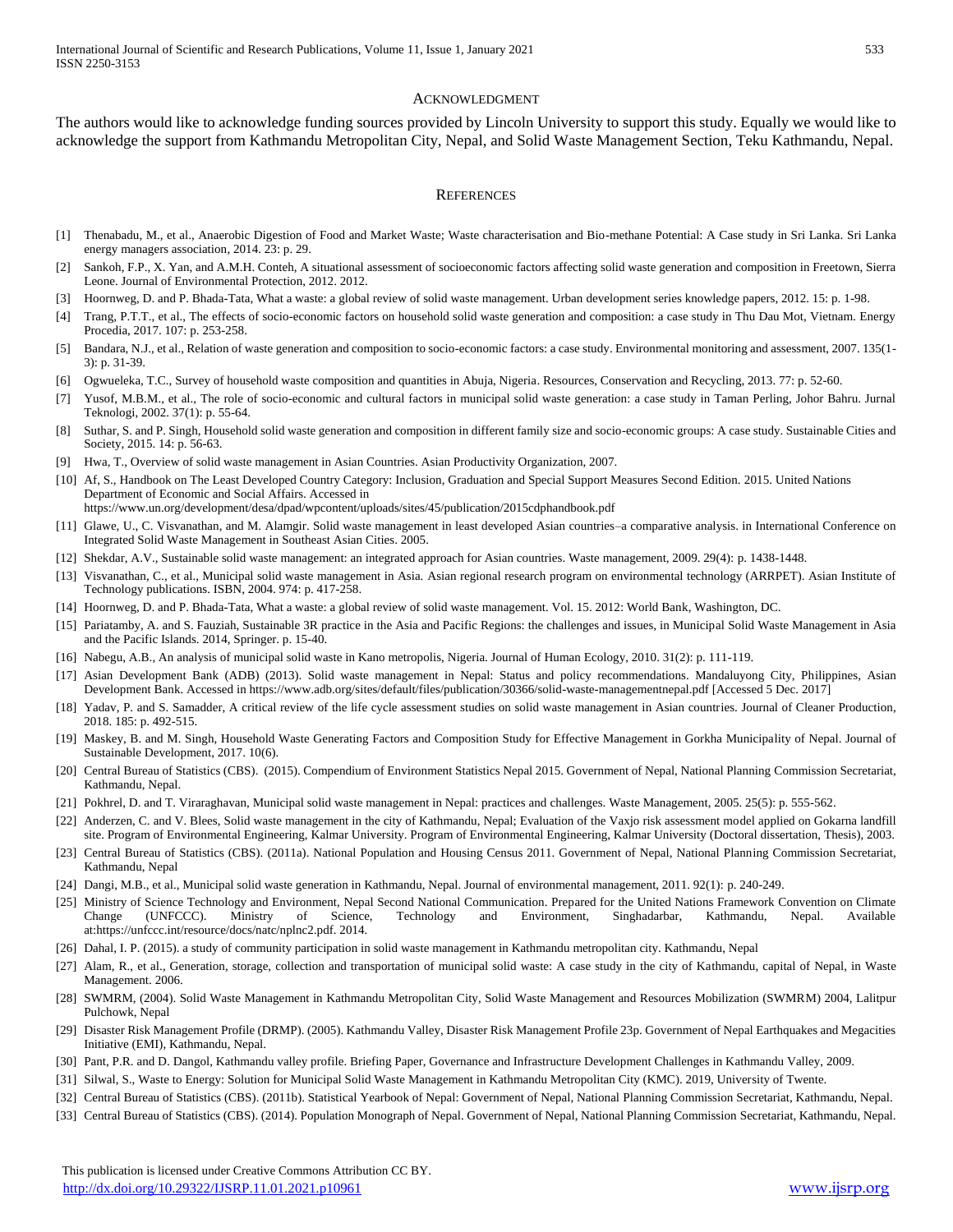- [34] 3Maskey, B., K.L. MAHARJAN, and M. SINGH, Ecological solid waste management act and factors influencing solid waste management in barangay Pansol of Quezon City, the Philippines. Journal of International Development and Cooperation, 2016. 22: p. 37-45.
- [35] Baum, H., Chandonnet, A., Fentress, J., & Rasinowich, C., &. (2012). Mixed-mode methods for conducting survey research: Data Recognition Corporation Minnesota, USA..
- [36] Grande, T. (2016). Calculating the Sample Size with a Finite Population in Excel. YouTube. Retrieved July volume 19 pages 2019.
- [37] Liu, J., et al., The Impact of consumption patterns on the generation of municipal solid waste in China: evidences from provincial data. International journal of environmental research and public health, 2019. 16(10): p. 1717.
- [38] Mazzanti, M., A. Montini, and R. Zoboli, Municipal waste generation and socioeconomic drivers: Evidence from comparing Northern and Southern Italy. The Journal of Environment & Development, 2008. 17(1): p. 51-69.
- [39] Thanh, N.P., Y. Matsui, and T. Fujiwara, Household solid waste generation and characteristic in a Mekong Delta city, Vietnam. Journal of Environmental Management, 2010. 91(11): p. 2307-2321.
- [40] Bureecam, C. and T. Chaisomphob, Models of municipal solid waste generation and collection costs applicable to all municipalities in Thailand. Songklanakarin Journal of Science & Technology, 2015. 37(4).
- [41] Jenkins, R.R., The economics of solid waste reduction. Books, 1993.
- [42] Cailas, M., et al., Development and application of a comprehensive approach for estimating solid waste generation in Illinois: first phase results. Urbana, ILL: The Center for Solid Waste management and Research University of Illinois Urbana-Champaign, 1993.
- [43] Rhyner, C., et al., Domestic solid waste and household characteristics. Waste Age, 1976. 7(50): p. 29-30.
- [44] Kayode, A. and F. Omole, Some socio-economic factors affecting solid wastes generation and disposal in Ibadan metropolis, Nigeria. Journal of environmental issues and agriculture in developing countries, 2011. 3(1): p. 55-64.
- [45] Richardson, R.A. and J. Havlicek Jr, Economic analysis of the composition of household solid wastes. Journal of environmental economics and management, 1978. 5(1): p. 103-111.
- [46] Monavari, S.M., et al., The effects of socioeconomic parameters on household solid-waste generation and composition in developing countries (a case study: Ahvaz, Iran). Environmental monitoring and assessment, 2012. 184(4): p. 1841-1846.
- [47] Duggal, V.G., C. Saltzman, and M.L. Williams, Recycling: an economic analysis. Eastern economic journal, 1991. 17(3): p. 351-358.
- [48] Reschovsky, J.D. and S.E. Stone, Market incentives to encourage household waste recycling: Paying for what you throw away. Journal of policy analysis and management, 1994. 13(1): p. 120-139.
- [49] Jenkins, R.R., et al., The determinants of household recycling: a material-specific analysis of recycling program features and unit pricing. Journal of environmental economics and management, 2003. 45(2): p. 294-318.
- [50] Ferrara, I. and P. Missios, Recycling and waste diversion effectiveness: evidence from Canada. Environmental and Resource Economics, 2005. 30(2): p. 221-238.
- [51] Callan, S.J. and J.M. Thomas, Analyzing demand for disposal and recycling services: a systems approach. Eastern Economic Journal, 2006. 32(2): p. 221-240.
- [52] Sujauddin, M., S. Huda, and A.R. Hoque, Household solid waste characteristics and management in Chittagong, Bangladesh. Waste management, 2008. 28(9): p. 1688-1695.
- [53] Afroz, R., K. Hanaki, and R. Tudin, Factors affecting waste generation: a study in a waste management program in Dhaka City, Bangladesh. Environmental monitoring and assessment, 2011. 179(1-4): p. 509-519.
- [54] Johnstone, N. and J. Labonne, Generation of household solid waste in OECD countries: an empirical analysis using macroeconomic data. Land Economics, 2004. 80(4): p. 529-538.
- [55] Allison, P. D. (1999). Multiple regression: A primer: Pine Forge Press. Series in research Method and statistics. Sage Publications Ltd, 6 Bonhill Street, London EC2A 4PU.
- [56] Safa, M., K.C. Birendra, and M. Safa, Linear model to predict energy consumption using historical data from cold stores. 2015.
- [57] Gregoire, T.G. and M.R. Reynolds, Accuracy testing and estimation alternatives. Forest science, 1988. 34(2): p. 302-320.
- [58] Chen, W., et al., Model validation via uncertainty propagation and data transformations. AIAA journal, 2004. 42(7): p. 1406-1415.
- [59] Fakruddin, M., R.M. Mazumder, and K.S.B. Mannan, Predictive microbiology: modeling microbial responses in food. Ceylon J. Sci, 2011. 40(2): p. 121-131.
- [60] Kaza, S., et al., What a waste 2.0: a global snapshot of solid waste management to 2050. 2018: The World Bank.
- [61] Afroz, R., et al., Survey and analysis of public knowledge, awareness and willingness to pay in Kuala Lumpur, Malaysia–a case study on household WEEE management. Journal of Cleaner Production, 2013. 52: p. 185-193.
- [62] 62. Oribe-Garcia, I., et al., Identification of influencing municipal characteristics regarding household waste generation and their forecasting ability in Biscay. Waste management, 2015. 39: p. 26-34.
- [63] UDM, (2015). Solid Waste Management of Kathmandu Metropolitan City, Environmental Audit Report,2015, Urban Development Ministry (UDM) ,Singh Durbar, Kathmandu , Nepal
- [64] EPA. (2011). Available and Emerging Technologies for Reducing Greenhouse Gas Emissions from Municipal Solid Waste Landfills. Environmental Protection Agency (EPA) office Of Air Radiation, North Carolina 27711, United State.
- [65] UNEP, &. (2010). Waste and climate change: Global trends and strategy framework: United Nations Environment Programme Nairobi.